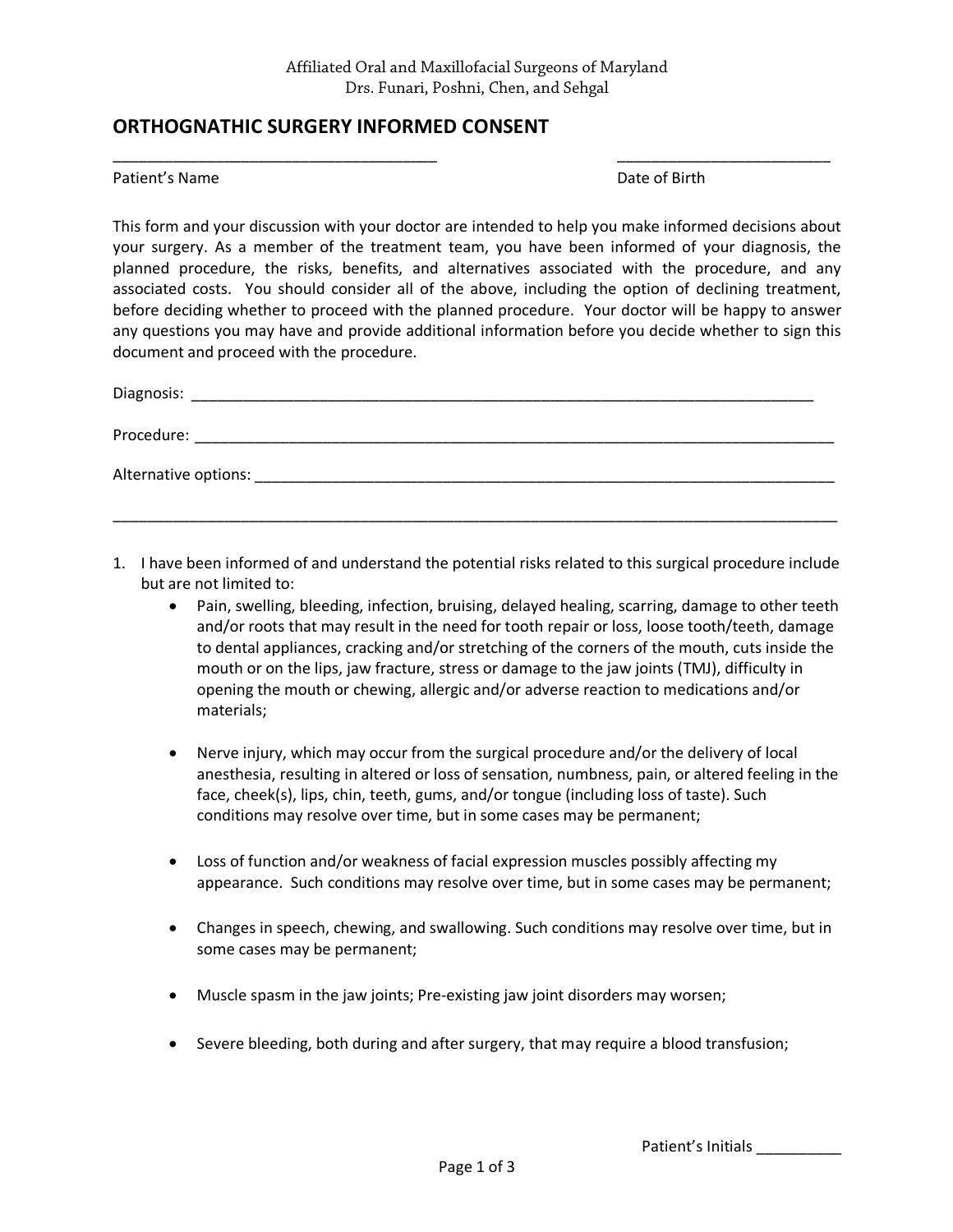- Failure of the bones to heal; Repositioned bony segments may return to their original position (relapse)
- If cuts are made between teeth to facilitate surgery, teeth and bone fragments can be lost;
- Diminished sense of smell if the upper jaw or mid-facial area is operated on;
- An opening may occur from the mouth into the nasal or sinus cavities;
- Changes of the appearance of the teeth; Changes in bite that may resolve over time and/or require prolonged orthodontic treatment to attempt correction, but in some cases may be permanent; Unsatisfactory cosmetic result.
- 2. I have elected to proceed with the anesthesia(s) indicated below.
	- \_\_\_\_\_\_ Local Anesthesia
	- \_\_\_\_\_\_ Nitrous Oxide (Laughing Gas)

\_\_\_\_\_\_ Mild Sedation

\_\_\_\_\_\_ Moderate Sedation

\_\_\_\_\_\_ Deep Sedation (General Anesthesia)

I have been informed of and understand the potential risks associated with anesthesia include but are not limited to:

- Allergic or adverse reactions to medications or materials;
- Pain, swelling, redness, irritation, numbness and/or bruising in the area where the IV needle is placed. Usually the numbness or pain goes away, but in some cases, it may be permanent;
- Nausea, vomiting, disorientation, confusion, lack of coordination, and occasionally prolonged drowsiness. Some patients may have an awareness of some or all events of the surgical procedure after it is over;
- Heart and breathing complications that may lead to brain damage, stroke, heart attack (cardiac arrest) or death;
- Sore throat or hoarseness if a breathing tube is used.

If I have elected Mild, Moderate, or Deep Sedation (General Anesthesia), I have not had anything to eat or drink for at least six (6) hours prior to my procedure. I understand that doing otherwise may be life-threatening. As instructed, I have taken my regular medications (blood pressure medications, antibiotics, etc.) and/or any medicine given to me by my doctor using only small sips of water. I am accompanied by a responsible adult to drive me to and from the doctor's office and he/she will stay with me after the procedure until I am recovered sufficiently to care for myself. I understand the drugs given to me for this procedure may not wear off for 24 hours. During my recovery from anesthesia, I agree not to drive, operate complicated machinery or devices, or make important decisions such as signing documents, etc.

Patient's Initials